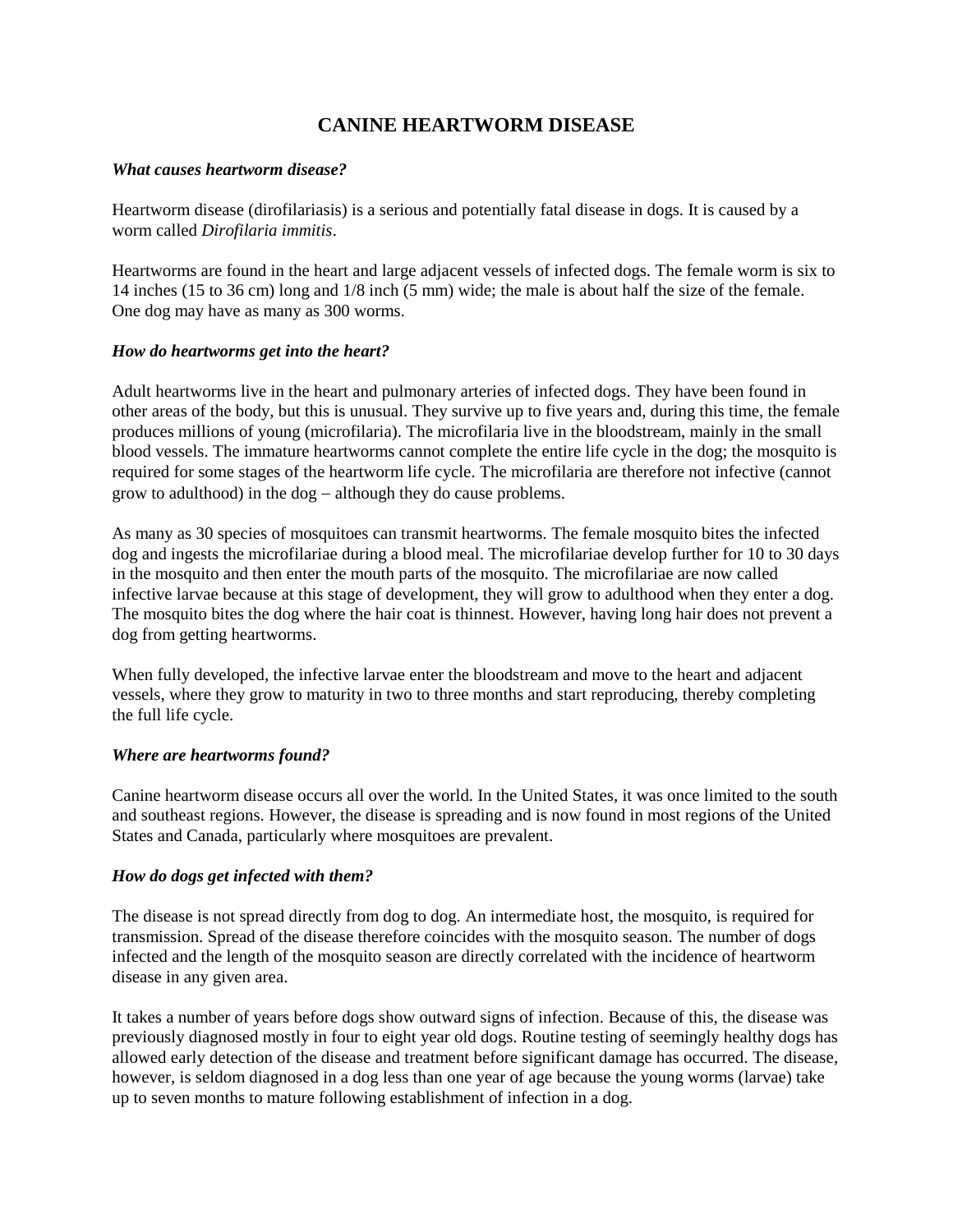#### *What do heartworms do to the dog?*

**Adult worms**: Adult worms cause disease by clogging the heart and major blood vessels leading from the heart. They interfere with the valve action in the heart. By clogging the main blood vessels, the blood supply to other organs of the body is reduced, particularly the lungs, liver and kidneys, leading to malfunction of these organs.

Most dogs infected with heartworms do not show any signs of disease for as long as two years. Unfortunately, by the time signs are seen, the disease is well advanced. The signs of heartworm disease depend on the number of adult worms present, the location of the worms, the length of time the worms have been present, and the degree of damage to the heart, lungs, liver, and kidneys from the adult worms and the microfilariae.

The most obvious signs are: a soft, dry, chronic cough, shortness of breath, weakness, nervousness, listlessness, and loss of stamina. All of these signs are most noticeable following exercise, when some dogs may even faint.

Listening to the chest with a stethoscope will often reveal abnormal lung and heart sounds. In advanced cases, congestive heart failure may be apparent and the abdomen and legs will swell from fluid accumulation. There may also be evidence of weight loss, poor condition, and anemia.

Severely infected dogs may die suddenly during exercise or excitement.

**Microfilariae** (Young worms): Microfilariae circulate throughout the body but remain primarily in the small blood vessels. Because they are as wide as the small vessels, they may block blood flow in these vessels. The body cells being supplied by these vessels are deprived of the nutrients and oxygen normally supplied by the blood. The lungs and liver are primarily affected.

Destruction of lung tissue leads to coughing. Cirrhosis of the liver causes jaundice, anemia, and general weakness because this organ is essential in maintaining a healthy animal. The kidneys may also be affected and allow poisons to accumulate in the body.

# *How is heartworm infection diagnosed?*

In most cases, diagnosis of heartworm disease is by a blood test that can be run in the veterinary hospital or by a veterinary laboratory. Further diagnostic procedures are essential, in advanced cases particularly, to determine if the dog can tolerate heartworm treatment. Depending on the case, we will recommend some or all of the following procedures before treatment is started.

**Serological test for antigens to adult heartworms**: This is a test performed on a blood sample. It is the most widely used test because it detects antigens (proteins) produced by adult heartworms. It will be positive even if the dog does not have any microfilaria in the blood; this occurs about 20% of the time. Dogs with less than five adult heartworms will not have enough antigen to turn the test positive, so there may be some false negative results in early infections. Because the antigen detected is produced only by the female worm, a pure population of male heartworms will also give a false negative. Therefore, there must be at least five female worms present for the most common test to be positive.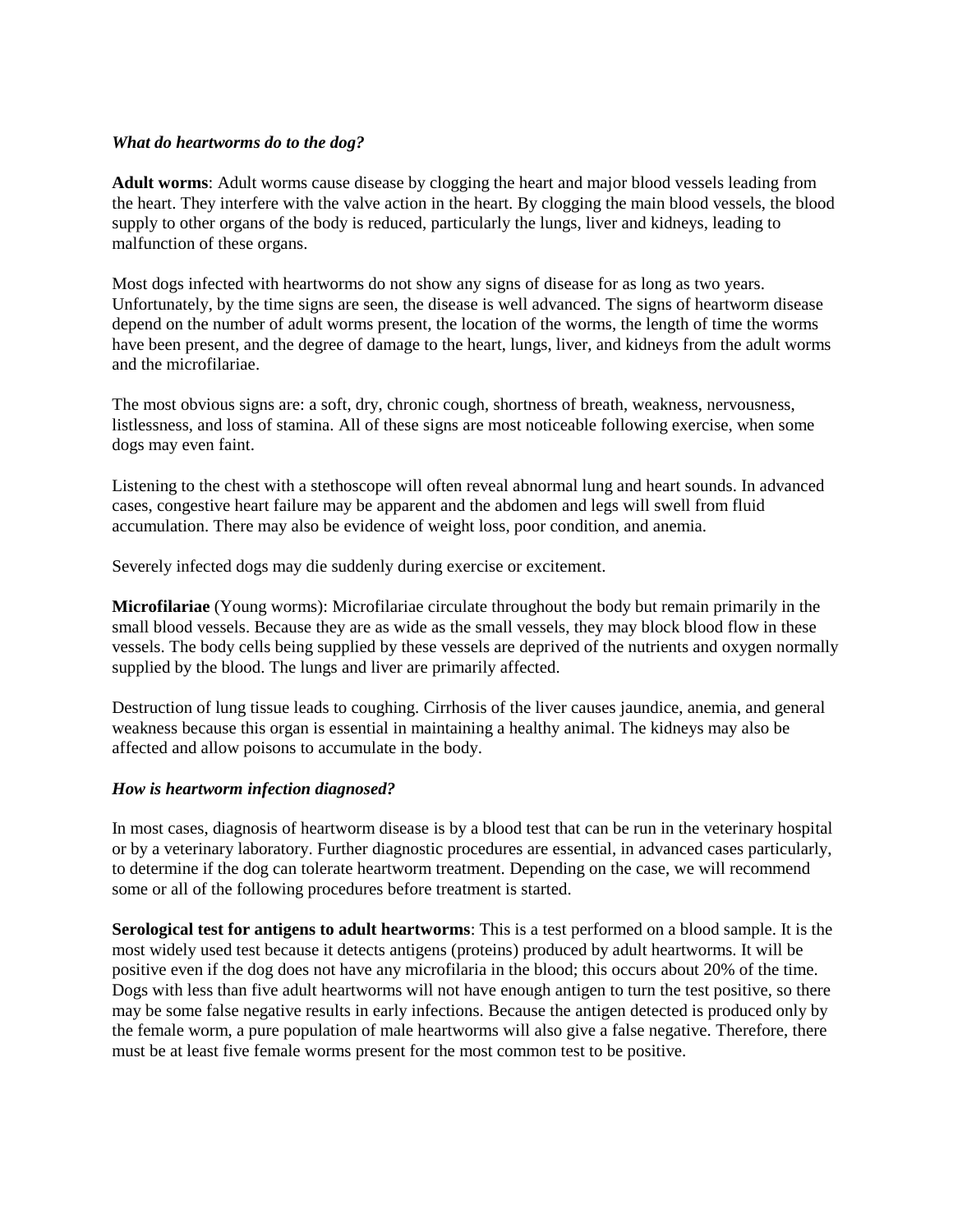**Blood test for microfilariae**: A blood sample is examined under the microscope for the presence of microfilariae. If microfilariae are seen, the test is positive. The number of microfilariae seen gives us a general indication of the severity of the infection. However, the microfilariae are seen in greater numbers in the summer months and in the evening, so these variations must be considered. Approximately 20% of dogs do not test positive even though they have heartworms because of an acquired immunity to this stage of the heartworm. Because of this, the antigen test is the preferred test. Also, there is another microfilarial parasite which is fairly common in dogs; on the blood smear, these can be hard to distinguish from heartworm microfilariae.

**Blood chemistries**: Complete blood counts and blood tests for kidney and liver function may give an indirect indication of the presence of heartworm disease. These tests are also performed on dogs diagnosed as heartworm-infected to determine the function of the dog's organs prior to treatment.

**Radiographs (X-rays)**: A radiograph of a dog with heartworms will usually show heart enlargement and swelling of the large artery leading to the lungs from the heart. These signs are considered presumptive evidence of heartworm disease. Radiographs may also reveal the condition of the heart, lungs, and vessels. This information allows us to predict an increased possibility of complications related to treatment.

**Electrocardiogram:** An electrocardiogram (EKG) is a tracing of the electric currents generated by the heart. It is most useful to determine the presence of abnormal heart rhythms.

**Echocardiography** (Sonogram): An echocardiogram allows us to see into the heart chambers and even visualize the heartworms themselves. Although somewhat expensive, this procedure is important for dogs with severe cases, to determine the extent of damage to vessels surrounding the heart.

# *How are dogs treated for heartworms?*

There is some risk involved in treating dogs with heartworms, although fatalities are rare. In the past, the drug used to treat heartworms contained arsenic so toxic effects and reactions occurred somewhat frequently. Now a newer drug is available that does not have the toxic side-effects of the old one. We are able to successfully treat more than 95% of dogs with heartworms.

We rarely see some dogs with advanced heartworm disease. This means that the heartworms have been present long enough to cause substantial damage to the heart, lungs, blood vessels, kidneys, and liver. A few of these cases will be so far advanced that it will be safer to just treat the organ damage rather than risk treatment to kill the worms. Dogs in this condition are not likely to live more than a few weeks or months.

**Treatment to kill adult worms**: An injectable drug called Immiticide is given to kill the adult heartworms in the heart and adjacent vessels. There are two treatment protocols available. In otherwise healthy dogs with minimal symptoms of heartworm disease two injections may be given over a two day period. For dogs with underlying health conditions or more advanced heartworm disease a single injection is given to kill approximately 50% of the worms, followed by two injections one month later.

Because the three injection protocol results in a slower kill of adult worms it is inherently safer for the dog. For this reason it is the preferred protocol for all dogs when possible.